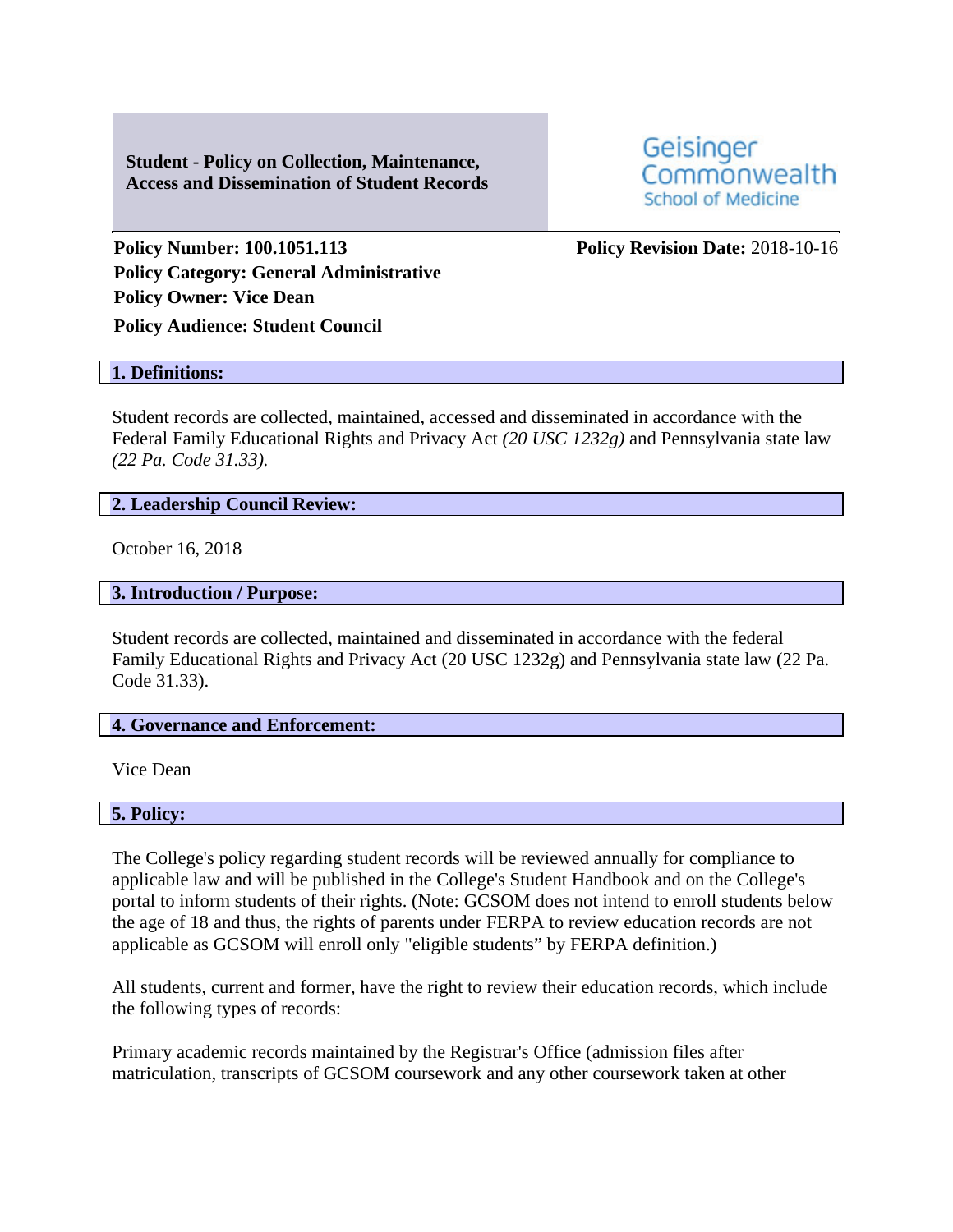colleges, written narrative evaluations from GCSOM coursework, standardized test results required in the curriculum).

Students who wish to review any of their education records must make a written request to the Registrar's Office. The Registrar's Office will reply to the request within five (5) working days after the request has been received and keep a record of students' requests in their files.

Students may request verbal or written explanations of any issues that may arise during the review. The review may not include letters of reference to which students have waived their rights to read. (Upon request, students have the right to be notified of the names of all persons making confidential recommendations. Such recommendations are used solely for the purpose for which they were specifically intended and waivers are not required as a condition for admission to GCSOM, receipt of financial aid from GCSOM, or receipt of any other services or benefits from GCSOM.)

Students may request copies of the eligible academic/education records reviewed at no charge.

Students have the right to request amendments to their education records if, after review, they believe that have discovered inaccuracies, inappropriate information or violations of their rights of any kind. This request must be made in writing to the Vice Dean, who, in consultation with the Registrar, will respond to the request in writing within two (2) weeks.

If this process does not resolve the issue to the student's satisfaction, the student has a further right to appeal in writing to the Dean of the College for a hearing. The Dean shall then constitute an impartial committee that may include faculty, administrators, counsel and students to hear the complaint.

The student shall have the right to counsel and/or advisors for assistance as well as the full opportunity to present the argument for an amendment to the education record. The committee shall hear the student and/or the student's representatives in the spirit of seeking an equitable resolution based solely on evidence presented. The Committee shall report its decision in writing within two (2) weeks.

If the student remains unsatisfied with the committee's decision, the student has the right to place into the appropriate education record a written statement commenting on the issue and/or reasons for disagreeing with the committee decision. The student's statement will become part of that education record.

GCSOM will not release any information from any student's education records, unless required or allowed by law, without a written request by the student specifying what information is to be released to whom. Records of information release requests are maintained by the Registrar's Office.

GCSOM will not release any information from any student's education records, unless required or allowed by law, without a written request by the student specifying what information is to be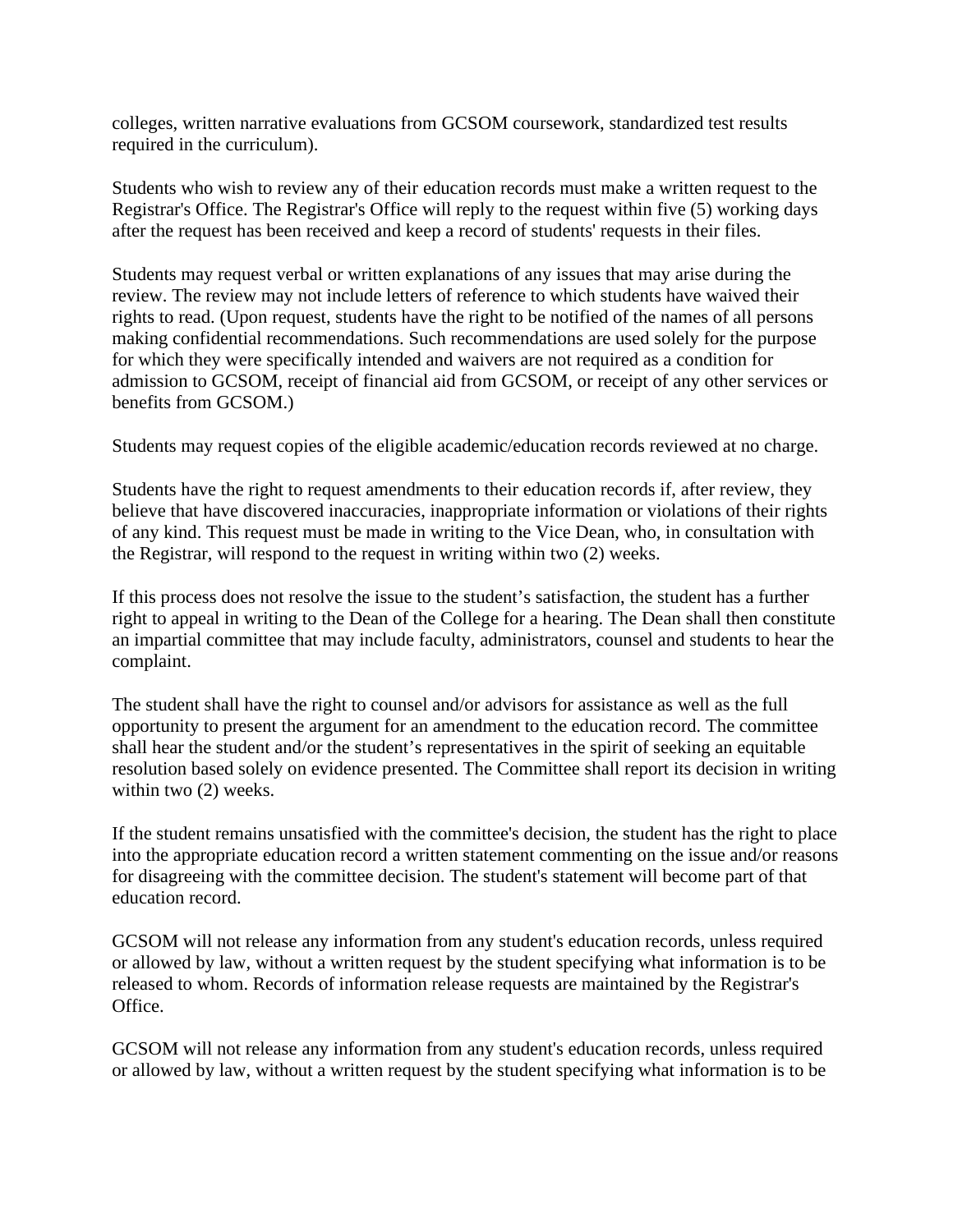released to whom. Records of information release requests are maintained by the Registrar's Office.

The law allows the College to release directory information, which includes the student's name, address, telephone listing, date and place of birth, GCSOM e-mail address, major field of study, class year, dates of attendance, participation in officially recognized activities, degrees and awards received, degree dates, internships, residency or other post completion placements, and the most recent previous educational agency or institution attended by the student.

Students have the opportunity to opt out of directory information disclosures by contacting the Registrar and completing an opt out form.

There are other cases allowed by law in which education records may be released without prior consent by the student.

These include but may not be limited to disclosing to an alleged victim of any crime of violence or a non-forcible sex offense, the final results of any disciplinary proceeding conducted by the College against the alleged perpetrator of such crime or offense with respect to such crime or offense; disclosing the final results of any disciplinary proceeding conducted by the College against a student who is an alleged perpetrator of any crime of violence, or a non-forcible sex offense. If the College determines as a result of that disciplinary proceeding that the student committed a violation of the institution's rules or policies with respect to such crime or offense (the final results of any disciplinary proceeding shall include only the name of the student, the violation committed and any sanction imposed by the institution on that student and may include the name of any other student, such as a victim or witness, only with the written consent of that other student).

Disclosing information to teachers and school officials, including faculty and school officials in other schools, who have legitimate educational interests in the behavior of the student and including appropriate information in the education record of any student concerning disciplinary action taken against such student for conduct that posed a significant risk to the safety or wellbeing of that student, other students, or other members of the College community; disclosing information provided to the College under section 14071 of title 42 concerning registered sex offenders who are required to register under such section; disclosing information from education records in the lawful investigation and prosecution of terrorism; disclosing records in response to judicial orders and subpoenas; disclosing education records to government agencies as proscribed by law; disclosing education records in health and safety emergencies as proscribed by law; and disclosing financial aid information to agencies to which the student has applied for or is receiving aid. Certain education records are routinely disclosed to college officials and employees who have a legitimate educational interest in those records.

Their need to know such information is based upon the duties of their jobs, including the maintenance of those records. Thus, while the officers of the College have full access to all student educational records in the course of carrying out their official duties, access to information is limited for others on a need to know basis. Because files for grades and general academic information, admissions, finances and financial aid are largely automated, access to